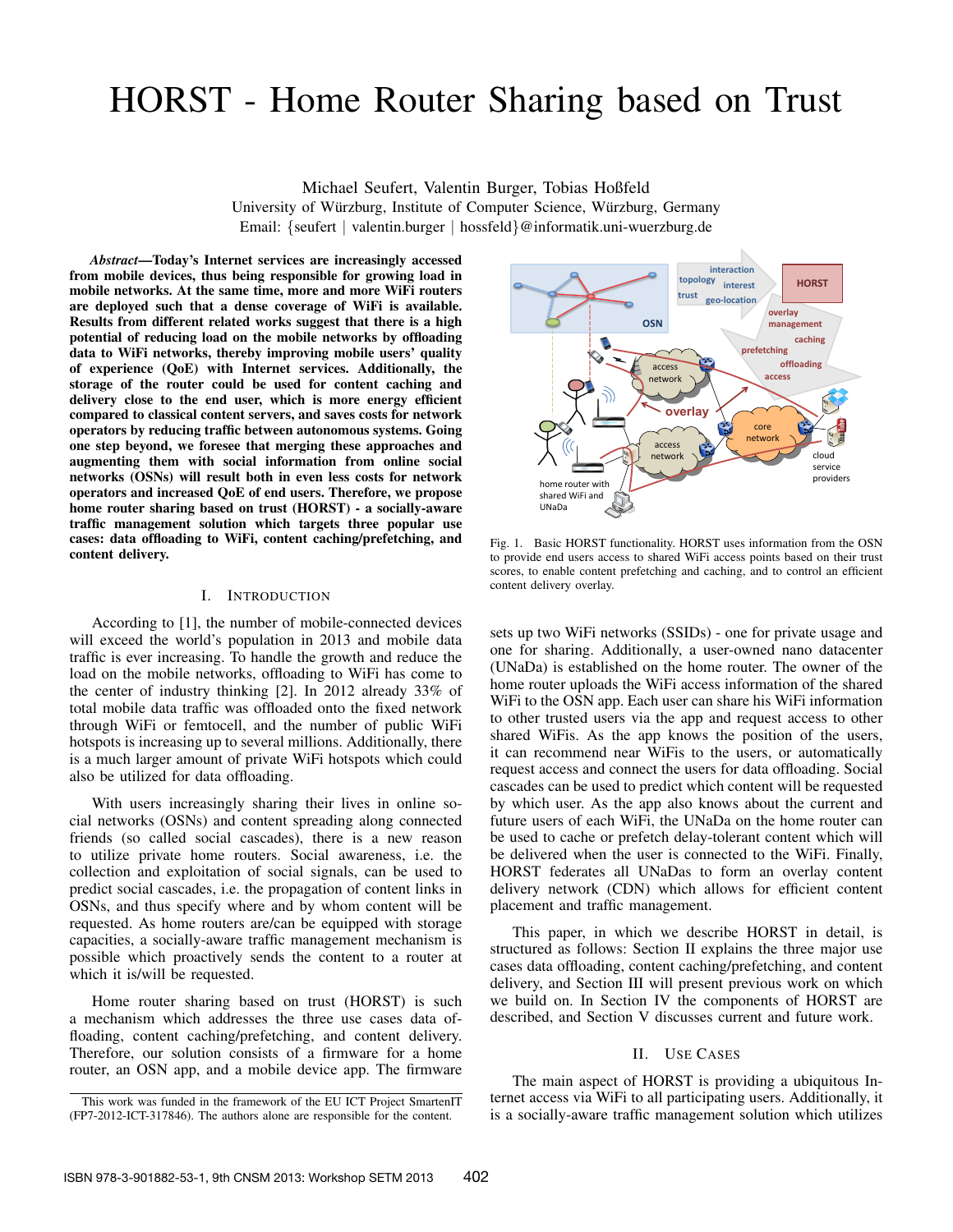network resources more efficiently and improves users' QoE. Figure 1 shows the basic functionality of HORST. HORST uses personal data, friendship relations, and communication patterns from OSNs to compute trust relations which e.g. can be based on common trusted connections, or reliability, or recent cooperative behavior. Furthermore, the OSN can provide information about the popularity of content and about the interest of specific users. The OSN may also provide geo-location information about the users which allows for recommendation of nearby shared WiFi access points of trusted users, and prediction of content request locations. HORST uses this information a) to authorize access to WiFi for data offloading, b) to enable content caching and prefetching, and c) to efficiently manage an overlay CDN.

# *A. Data Offloading*

As users can access shared WiFis through HORST, they can use the WiFi network to connect to the Internet. This reduces the load on the 3G link and will eventually lead to less costs for mobile network operators. End users experience a higher bandwidth and their mobile device has a lower energy consumption because of lower signal strength and faster data transmission. Additionally, HORST can guide users to the nearest WiFi and manage the access request based on the trust between them and the owners. This leverages the scheduling of both upload and download transmissions for delay-tolerant content, such that they are conducted when the user is connected to a WiFi network.

## *B. Content Caching and Prefetching*

OSN and UNaDas provide information such as social cascades and access history, which can be used to calculate and predict temporal and spatial popularity of content. Based on that, it is possible to decide which content to prefetch to which local cache, and how long to keep the content in the cache for best performance. As a result, users who want to access content which is shared via OSN (social cascade) or which is requested frequently via their friends' home routers, will often find that their home router already stores the wanted content. Additionally, users can indicate that they want to access content at a later time, e.g. when they have WiFi coverage or when they are back at home, and in the meantime HORST will prefetch this content to the specified UNaDa. When users request content via WiFi from their router, they can access it with much less delay and a higher bandwidth resulting in a higher QoE for almost all services. At the same time cloud operators benefit from reduced load on servers, decreased storage demand, and improved quality of service.

# *C. Content Delivery*

Content which is about to become popular for end users will be requested from the original content provider and distributed via the UNaDa-induced overlay CDN. In doing so, HORST will efficiently utilize the network resources, e.g. if possible request and distribute content only in non-peak hours. If a user requests content which is not yet stored on her UNaDa, HORST will decide from which resource the content is requested. The selected resource can be e.g. another UNaDa or the server of a cloud service provider, depending on network condition, resource location, and delay tolerance. Thus, HORST performs traffic management and optimizes the overlay in order to balance load, save (transit) traffic and transit costs, and improve the service and QoE for end users.

# III. RELATED WORK

Our approach HORST combines several proposals which have been presented in literature, mainly in the field of WiFi sharing, nano datacenters, social awareness, and trust.

#### *A. WiFi sharing*

Sharing WiFi for ubiquitous Internet access has already been tackled by commercial services as well as research work. Fon<sup>1</sup> already started to build a WiFi-sharing community in 2006 by offering a home router with a public and a private encrypted SSID. The public WiFi could then be accessed by everybody who joined the community. Similar approaches are Karma<sup>2</sup> which adds a subtle social layer to WiFi sharing, and WeFi<sup>3</sup> and Boingo<sup>4</sup> which provide hotspot databases. The research community is interested in this topic, too, and investigated incentives and algorithms for broadband access sharing [3], and ubiquitous WiFi access architectures for deployment in metropolitan areas [4], [5]. The most similar work to our approach was conducted in [6], which describes trust-based WiFi password sharing via an OSN app. However, we extend this approach and combine it with content delivery via home routers and the incorporation of socially-aware traffic management.

#### *B. Nano Datacenters*

Nano datacenters (NaDa) are a distributed computing platform on ISP-controlled home gateways which were first presented in [7], [8]. They can be used for content delivery and showed to be significantly more energy efficient compared to traditional data centers by reuse of already committed baseline power, avoidance of cooling costs, and reduction of network energy consumption. NaDas can form a CDN on their own but also facilitate the deployment of applications such as peer (NaDa) assisted video on demand streaming [9]. In [10], it is described that shared WiFi routers could be utilized for prefetching of content which reduces the perceived end-to-end delay up to 50%. In [11], the end device is used as NaDa and serves as its own cache. Both content which is globally popular and content which is of personal interest is prefetched overnight directly on the end device. The results show that there is a high potential to reduce both response time and energy consumption compared to different access technologies.

## *C. Social Awareness*

Social awareness is a novel approach to traffic management on the Internet [12]. With socially-aware caching future access to user generated content (e.g. videos) shall be predicted based

<sup>1</sup>http://www.fon.com

<sup>2</sup>https://yourkarma.com/

<sup>3</sup>http://wefi.com/

<sup>4</sup>http://www.boingo.com/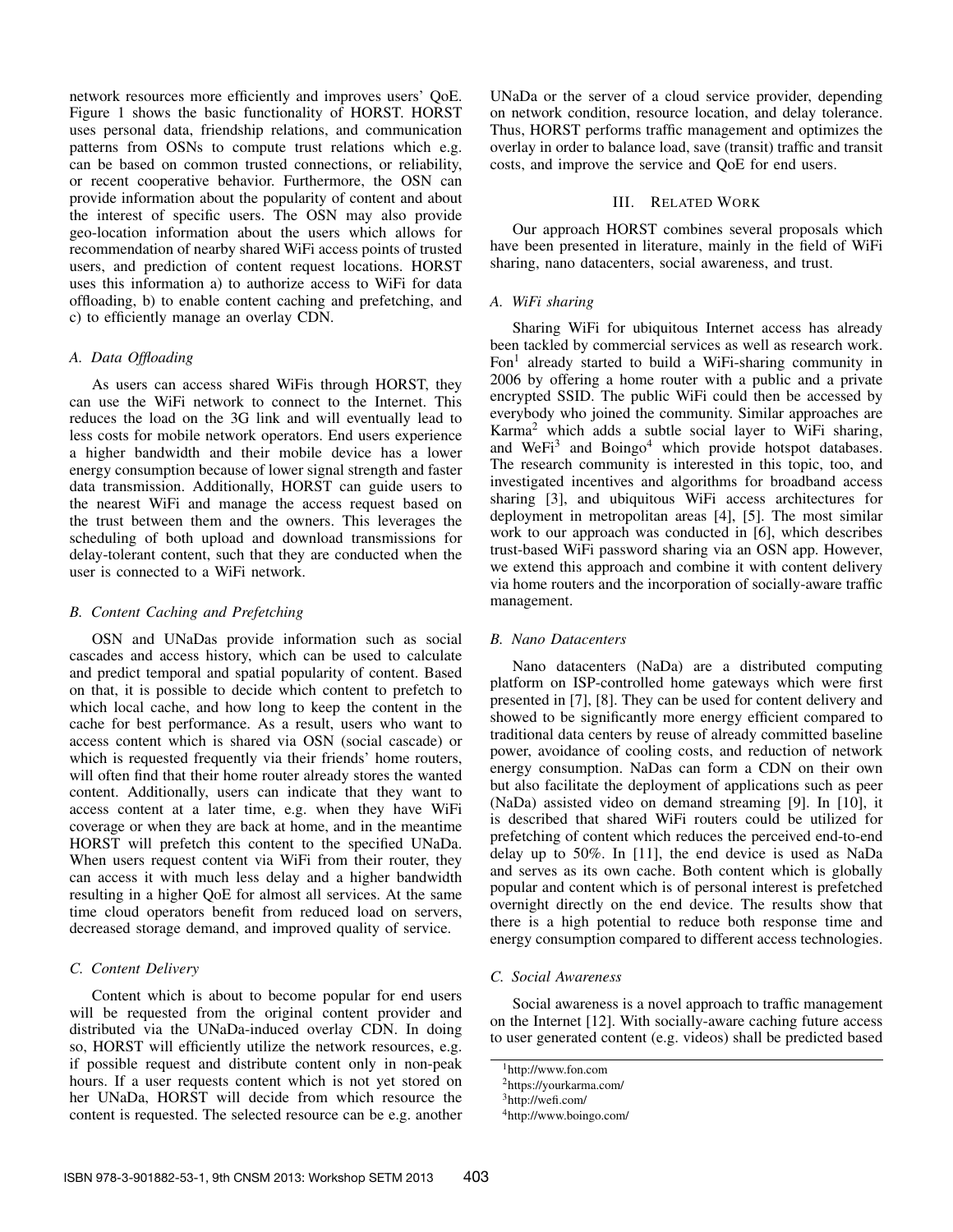on information from OSNs. Hints are generated for replica placement and/or cache replacement. In [13], the classical approach of placing replicas based on the access history is improved. Therefore social cascades are identified in an OSN, and locations of potential future users (i.e. OSN friends of previous users) are taken into account. In [14], standard cache replacement strategies are augmented with geo-social information from OSNs. Again social cascades are analyzed to recognize locally popular content and keep it longer in the cache. Specialized solutions [15], [16] exist for video streaming which explore social relationships, interest similarity, and access patterns for efficient prefetching to improve users' QoE.

# *D. Trust in OSNs*

Letting everybody contribute to a network by offering freely accessible WiFi connections and access to home routers opens the door for fraud users. Furthermore, home routers can be temporarily or permanently unavailable due to failure or other reasons. Therefore, we need trust scores which reflect the reliability and reputation of users based on their contributions and recent cooperative behavior in the OSN. One of the first works in this area is [17] which proposes the Eigentrust algorithm to compute trust values in P2P networks. Eigentrust assigns each peer a global trust value based on a distributed and secure method. Thus, malicious peers in the P2P networks can be identified. Since every peer uses the global trust values to choose its peers, the network regulates itself by segregating malicious peers. The drawback of such global trust values is that trustworthiness differs for each user as it is influenced by individual preferences, cautiousness, personal relations, and communities. Such personalized trust values have been addressed in [18], [19]. The models in these works rely on the transitive notion of trust, i.e. if node A trusts node B, and B trusts node C, it is assumed that A also trusts C. Such trust values can also be assigned to users that have not interacted so far. Computing all pairs of personal trust yields a huge computational overhead. The authors of [20] claim that the exhaustive computation of all pairs is often not necessary. They propose to present users just a personalized subset with a limited number of most trusted nodes. This could be applicable to our solution, since only the personalized trust values of owners of WiFi access points which are geographically close to the user have to be computed.

# IV. COMPONENTS OF HORST

# *A. Home Router Firmware*

Due to legal issues, a shared WiFi which is separated from the private WiFi network, is required for home router sharing. To provision at least two WiFi networks (SSIDs), the router needs appropriate hardware components and firmware which must support Virtual Access Points (VAPs). Projects that currently implement VAP support are DD-WRT<sup>5</sup>, OpenWrt<sup>6</sup>, and Freetz<sup>7</sup>. DD-WRT is a Linux based open source firmware alternative for WiFi routers and embedded systems. OpenWrt is a Linux distribution for embedded devices, which provides a

fully writeable file-system with package management. Freetz is a firmware extension for the AVM Fritz!Box and devices with identical hardware. The firmware has to be used to set up multiple SSIDs on the home router, but also to distinguish the BSSID in order to provide connectivity for every end user device. The BSSID uniquely identifies a specific (virtual) access point interface, in most cases with its MAC address. However, if multiple SSIDs share the same MAC address, problems may occur in end user devices, e.g. such that clients are unable to see or connect to the SSID.

To host a nano datacenter and to contribute to an efficient CDN overlay, further requirements arise. To serve as a cache and to support more complex operations, routers need memory and storage. However, the available memory on today's routers is enough for basic operations, which fit all our considered use cases, and storage can easily be added by external USB drives. The home routers must be able to run an overlay management software. They need to push or pull content from another node in the overlay network (which includes other UNaDas as well as original content providers, e.g. a cloud service). Then, they need to be able to intercept requests from end users to directly serve cached content. Based on the load and location of the home router, content requests can also be redirected to other nodes in the overlay. Thus, load balancing and traffic management can be established, and service quality is assured.

# *B. Online Social Network Application*

The major innovation of HORST is the OSN application which provides input for all traffic management mechanisms. It allows for the utilization of the convenient and well-known user management of the OSN. Thus, to participate in HORST users simply log on with their OSN credentials and grant permissions to the app. The required permissions include access to personal data, communication data, and position data. Moreover, users have to specify information about their home router, i.e. WiFi SSID, WiFi and UNaDa access passwords, home router position, and IP address.

Furthermore, the OSN app provides a mechanism to compute trust scores. This may be an explicit rating of other users, i.e. a user indicates which other users she does or does not trust, or an implicit mechanism in which the app computes trust scores based on OSN topology, personal data, and communication data (cf. Section III-D). Users could then set a rule e.g. to automatically trust all users which have a score above a certain threshold. Moreover, also a combination of explicit and implicit mechanisms is possible, e.g. a system which recommends trustworthy users which have to be confirmed explicitly.

Users who want to get access to another WiFi have to send a request to the owner. If the owner trusts the user, she can get the WiFi credentials and access the new WiFi. While users are moving, the app can analyze their position data and recommend or automatically request access to near WiFis. An incentive mechanism which rewards users for sharing of their home router still has to be developed, e.g. a credit point system in which users gain credit points for each share, but have to pay some credit points for each request. This mechanism should also take into account users who have no router to share but also want to participate in HORST for improved QoE.

<sup>5</sup>http://www.dd-wrt.com/

<sup>6</sup>https://openwrt.org/

<sup>7</sup>http://freetz.org/